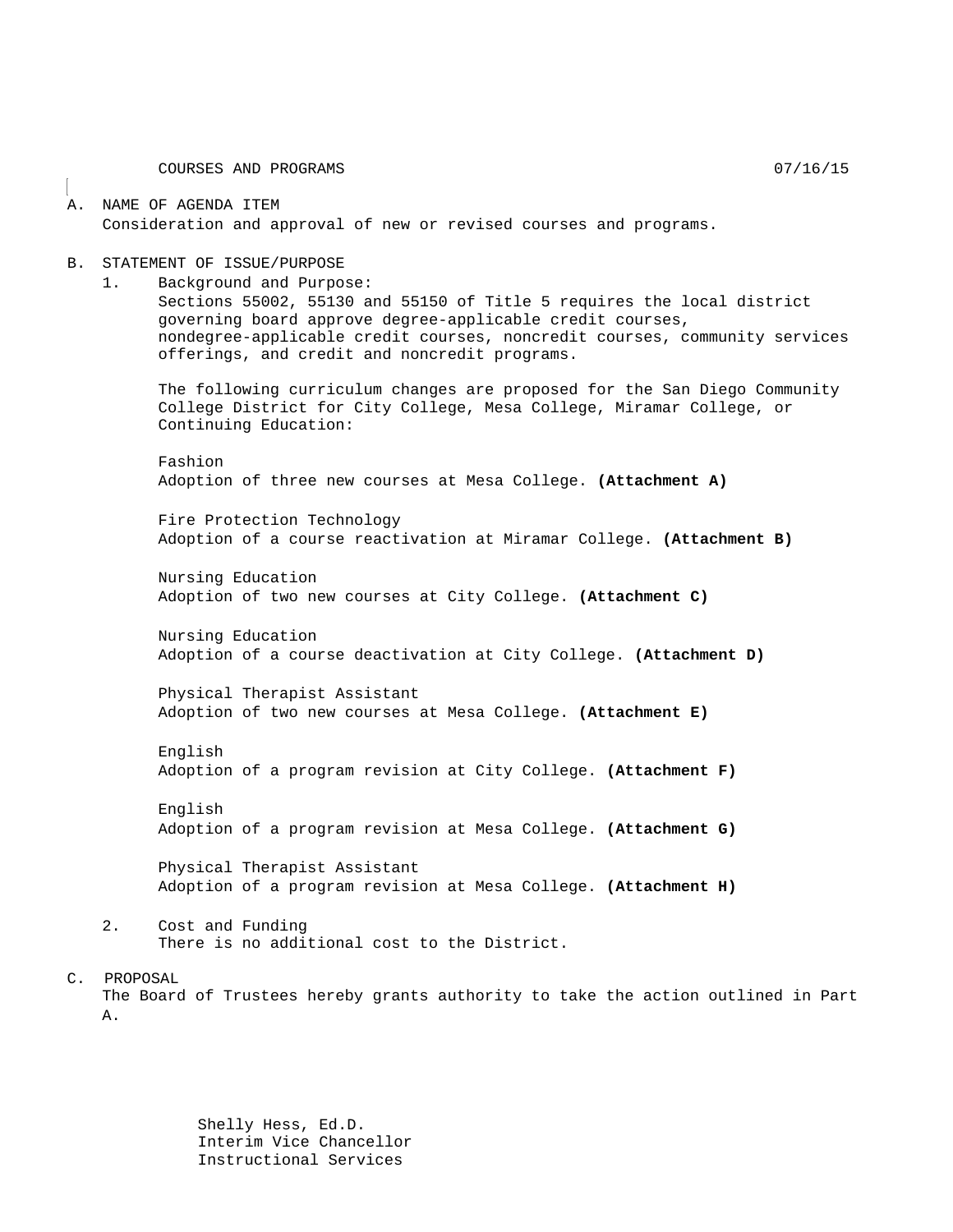Adoption of three new courses at Mesa College.

Proposed new courses at Mesa College:

## **158 Fashion Field Studies: Trade Shows/Markets**

**48 - 216 hours lab, 1-4 units Grade Only**

*Corequisite: Completion of or concurrent enrollment in* Fashion 110 or Fashion 190 or Fashion 130 and Fashion 140, each with a grade of "C" or better, or equivalent.

*Advisory:* English 101 with a grade of "C" or better, or equivalent or Assessment Skill Level R6 and W6.

This course is a study of fashion industry trade shows. Emphasis is placed on field trip outings to a variety of domestic fashion industry trade shows. This course is designed for students majoring in fashion and those who wish to explore the resources available for fashion designers, retailers, buyers and manufacturers. (FT) Associate Degree Credit & transfer to CSU.

## **166 Fitting Techniques and Alterations 48 - 54 hours lecture, 3 units Grade Only**

*Prerequisite:* Fashion 130, Fashion 199A, and Fashion 140, each with a grade of "C" or better, or equivalent.

*Advisory:* English 47A or English 48 and English 49, each with a grade of "C" or better, or equivalent or Assessment Skill Levels R5 and W5; Mathematics 38 with a grade of "C" or better, or equivalent or Assessment Skill Level M30.

This course covers the process of fitting patterns to the body. Topics include taking accurate body measurements, pattern alterations, solving typical fit issues, and altering ready-to-wear (RTW) for fit. This course is intended for fashion design majors and professionals who want to update their technical skills. Associate Degree Credit & transfer to CSU.

#### **169 Textile Design Practicum 40 - 45 hours lecture, 24 - 27 hours lab, 3 units Grade Only**

*Advisory:* English 47A or English 48 and English 49, each with a grade of "C" or better, or equivalent or Assessment Skill Levels R5 and W5.

This course covers an in-depth study and execution of skills utilized create original textile fabrics and embellishments. Emphasis is placed on the historical and current traditions of design and the practical techniques required to create and embellish fabrics. Students will execute a variety of techniques through the creation of projects in the areas of dyeing, printing, and surface design. This course is intended for students interested in creating original fabrics for use in fashion, theatre and interiors. (FT) Associate Degree Credit & transfer to CSU.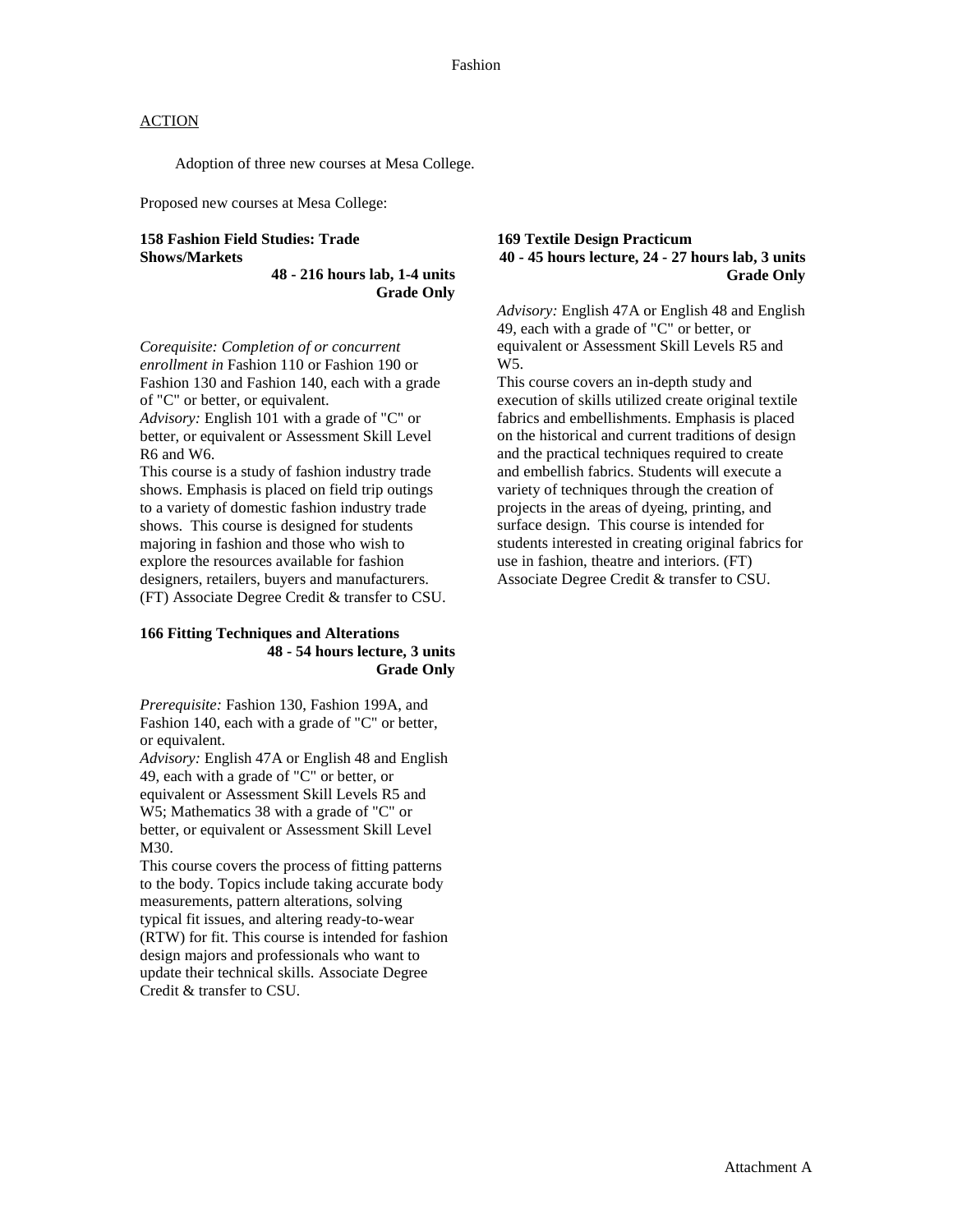Adoption of a course reactivation at Miramar College.

Proposed course reactivation at Miramar College:

# **106 Truck Company Operations**

**48 - 54 hours lecture, 3 units Grade Only**

*Advisory:* English 47A or English 48 and English 49, each with a grade of "C" or better, or equivalent or Assessment Skill Levels R5 and W5.

This course introduces students to the planning and operation of truck companies at fires and other emergencies. Topics include truck company equipment; personnel requirements; and truck company responsibilities that relate to the strategies, tactics, and specialized skills required for truck company operations. This course is intended for students majoring in Fire Technology. (FT) Associate Degree Credit & transfer to CSU.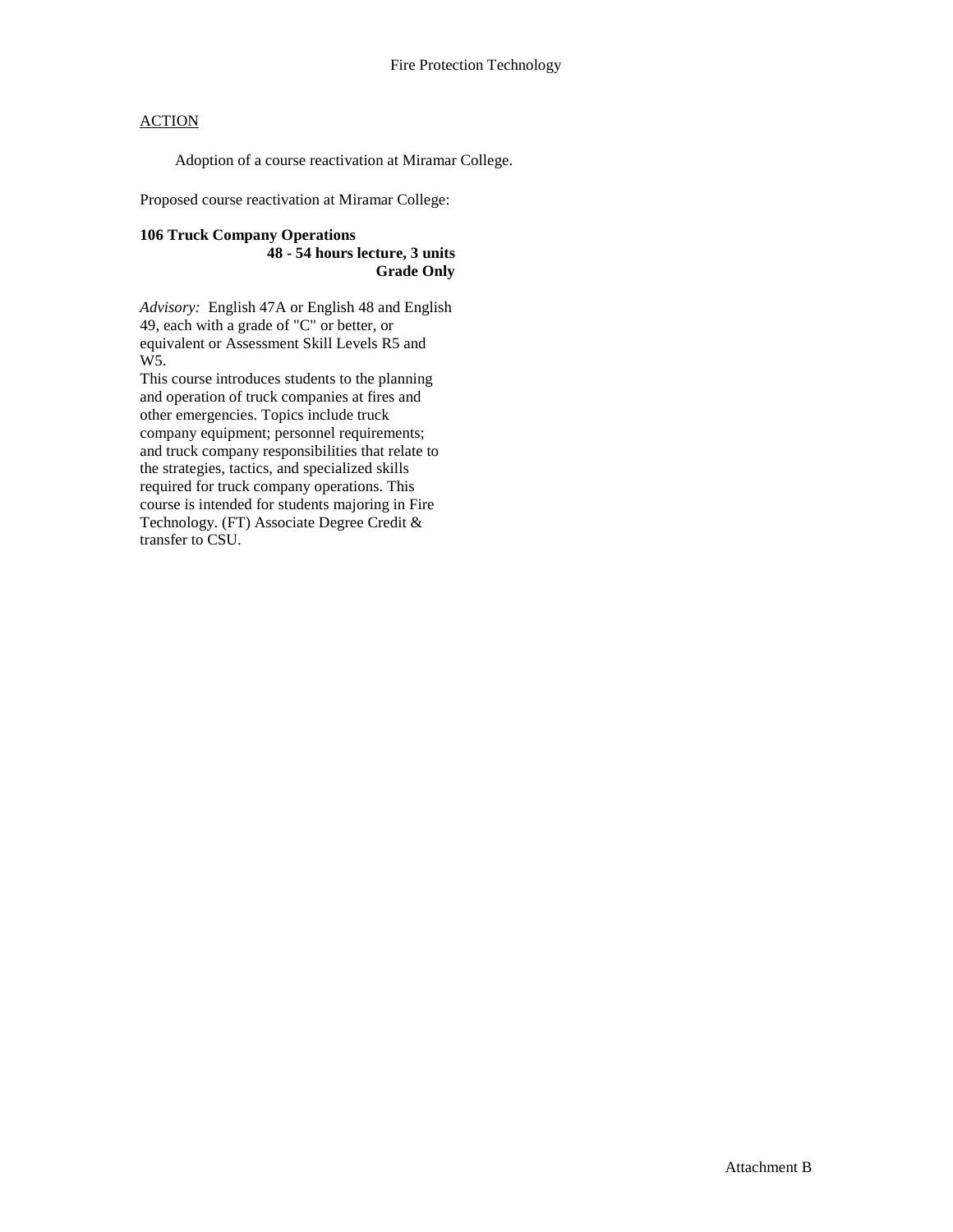Adoption of two new courses at City College.

Proposed new courses at City College:

#### **121 Nursing Skills Laboratory I 48 - 54 hours lab, 1 units Pass/No Pass**

*Limitation on Enrollment:* Special Admission must be admitted to program. This course is intended for first semester students pursuing an Associate of Science Degree in Nursing. It provides students an additional opportunity for practice and mastery of basic patient care skills. There is opportunity to apply related theoretical concepts with supervised practice of introductory patient care skills that are concurrently presented in the first semester of the Nursing Education program. Associate Degree Credit & transfer to CSU.

#### **208 Nursing Skills Laboratory IV 48 - 54 hours lab, 1 units Pass/No Pass**

*Limitation on Enrollment:* Special Admission must be admitted to program. This course is intended for fourth semester students pursuing an Associate of Science Degree in Nursing. It provides students an additional opportunity for practice and mastery of advanced nursing skills required for the care of the complex patient. There is opportunity to apply advanced theoretical concepts to supervised practice of nursing skills needed for the care of the complex patient. Associate Degree Credit & transfer to CSU.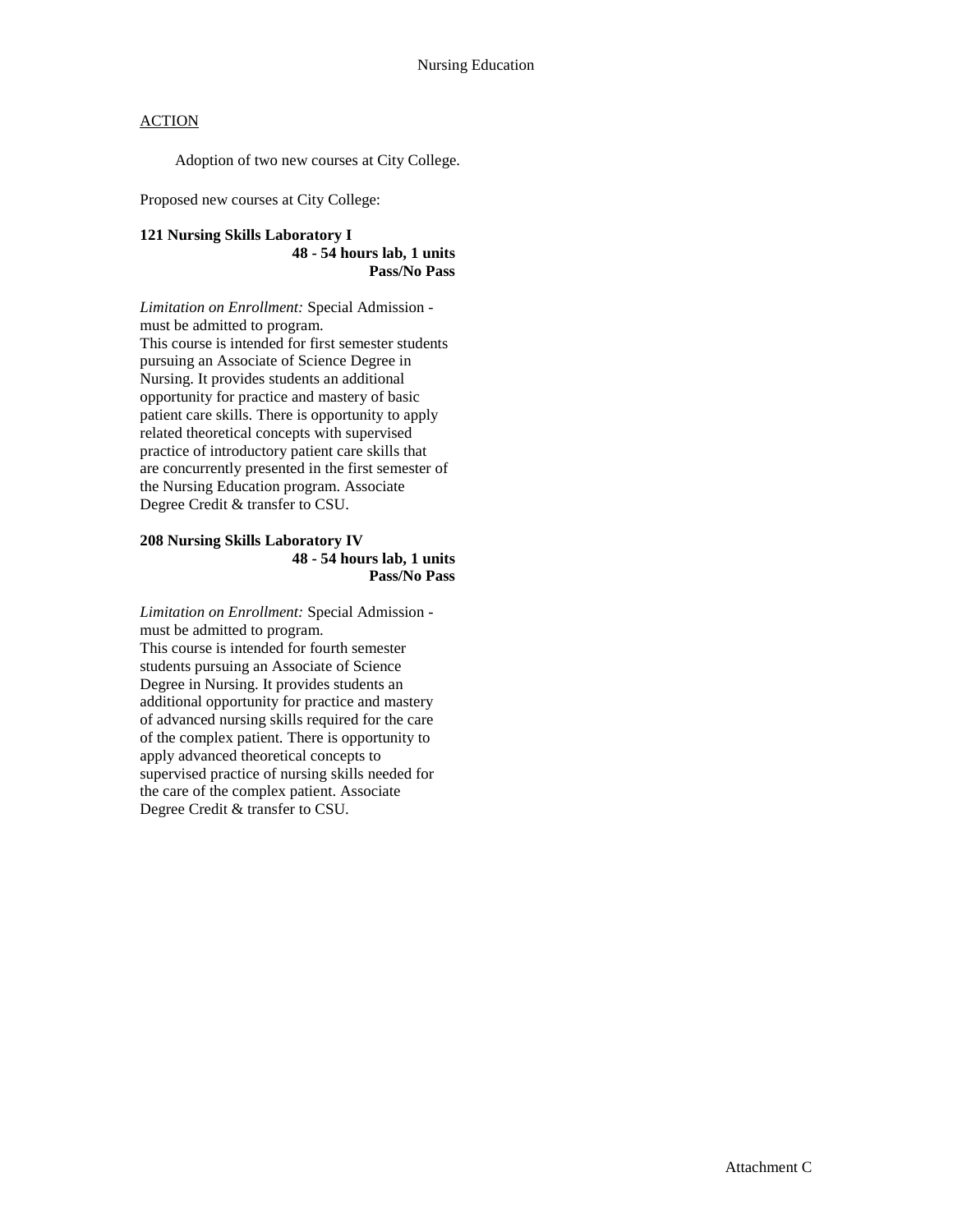Adoption of a course deactivation at City College.

Proposed course deactivation at City College:

#### **265B Nursing Student Success**

## **8 - 9 hours lecture, 24 - 27 hours lab, 1 units Pass/No Pass**

*Advisory:* English 101 with a grade of "C" or better, or equivalent or Assessment Skill Levels R6 and W6; Mathematics 96 with a grade of "C" or better, or equivalent or Assessment Skill Level M50.

*Limitation on Enrollment:* Special Admission must be admitted to program.

This course is designed to provide the incoming nursing student with an introduction to the study of nursing. The student participates in eight four hour sessions to explore and become familiar with the expectations and realities of being a nursing student. Utilizing a variety of topics, activities, examinations and general information, this course is designed to assist the student to develop strategies to be successful in the nursing program. Emphasis is placed on the student's responsibilities in identifying their most effective learning style and personal study plan to facilitate mastery of this rigorous and challenging program. The philosophy of the nursing program and the role of the student in developing accountability, integrity and meeting the standards of academic and clinical conduct are also discussed. (FT) Not applicable to the Associate Degree.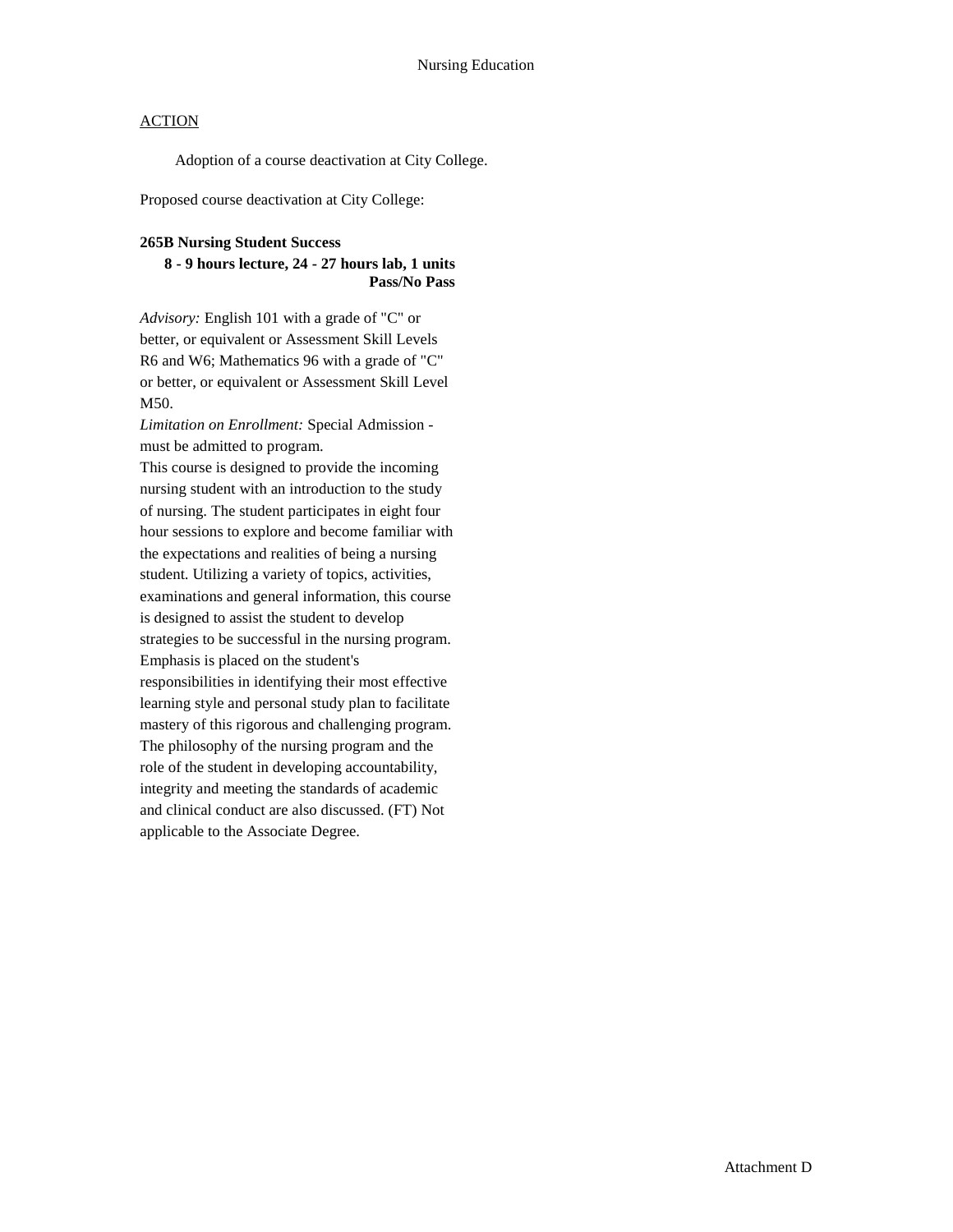Adoption of two new courses at Mesa College.

Proposed new courses at Mesa College:

# **85 Directed Clinical Practice II 225 - hours other, 3 units Grade Only**

*Prerequisite:* Physical Therapist Assistant 70 with a grade of "C" or better, or equivalent. *Limitation on Enrollment:* Special Admission must be admitted to program. Health and Safety. This course is not open to students with previous credit for Physical Therapist Assistant 80. This course provides the intermediate level Physical Therapist Assistant (PTA) student a supervised application of previously learned techniques and skills in the rehabilitation of patients in one selected clinical facility affiliated with the college. The focus is on entry-level application in the safe, legal, ethical and effective use of physical therapy interventions. Emphasis is placed on intermediate level skills of professional communication and interpersonal relationships necessary for the healthcare field. Students are placed in either an inpatient or outpatient facility. Supervision of the student is at the intermediate level which means \par \par progressing to entrylevel, and is provided by the staff of the affiliating institution and is coordinated by the college faculty. This course is the second of three Directed Clinical Practice courses in the PTA program. (FT) Associate Degree Credit only and not Transferable.

## **90 Directed Clinical Practice III 225 - hours other, 3 units Grade Only**

*Prerequisite:* Physical Therapist Assistant 85 with a grade of "C" or better, or equivalent. *Limitation on Enrollment:* Special Admission must be admitted to program. Health and Safety. This course is not open to students with previous credit for Physical Therapist Assistant 80. This course provides the advanced level Physical Therapist Assistant (PTA) student a supervised application of previously learned techniques and skills in the rehabilitation of patients in one selected clinical facility affiliated with the college. Emphasis is placed on students applying professional communication, interpersonal skills, and the effective use of physical therapy interventions at an advanced level. Advanced students apply a higher level of critical thinking related to the implementation, modification and progression of physical therapy rehabilitation programs. Although under the supervision of a Physical Therapist, students are expected to apply their skills independently with minimal input from the clinical instructor. As with other directed clinical courses, students are placed in either an inpatient or outpatient facility. This course is the final of three Directed Clinical Practice courses in the PTA program. (FT) Associate Degree Credit only and not Transferable.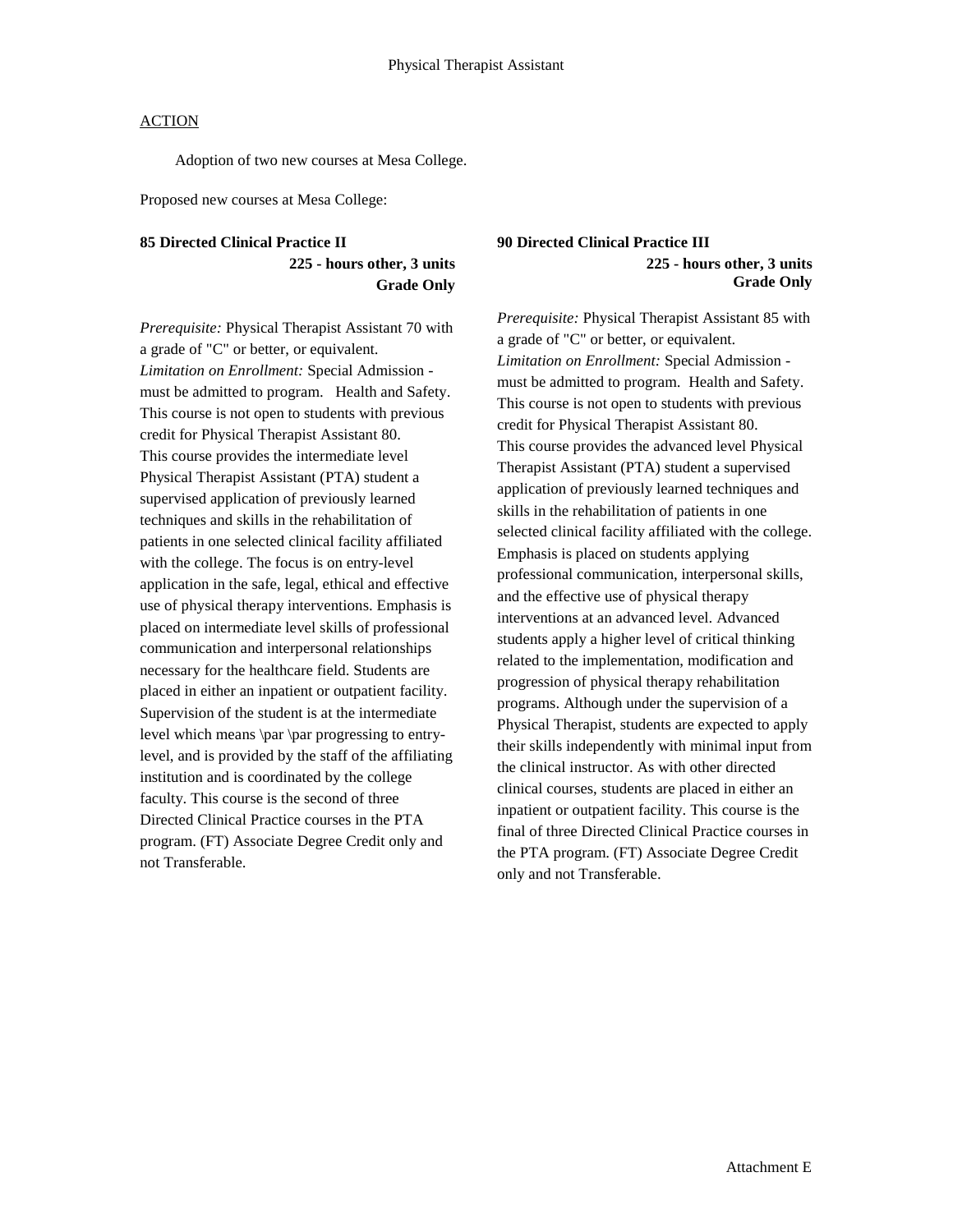Adoption of a program revision at City College.

Proposed program revision at City College:

# **Associate of Arts Degree English**

| <b>Courses Required for the Major:</b>      | Units |
|---------------------------------------------|-------|
| ENGL 101 Reading and Composition or         |       |
| ENGL 105 Composition and Literature 3       |       |
| ENGL 205 Critical Thinking and Intermediate |       |
|                                             |       |
| ENGL 215 English Literature I: 800-17993    |       |
| ENGL 216 English Literature II: 1800 -      |       |
|                                             |       |
|                                             |       |

# **Select three units from the following (recommended sequence for UC transfer):**

| <b>Units</b>                                  |
|-----------------------------------------------|
| ENGL 208 Introduction to Literature 3         |
|                                               |
|                                               |
| ENGL 221 Masterpieces of World Literature II: |
|                                               |
|                                               |

# **Select three units from the following (recommended sequence for UC transfer):**

| <b>Units</b>                               |
|--------------------------------------------|
| ENGL 210 American Literature I 3           |
| ENGL 211 American Literature II 3          |
| ENGL 245A Writing Creative Nonfiction 3    |
| ENGL 247 Writing Seminar - Poetry 3        |
| ENGL 249 Introduction to Creative Writing3 |
| ENGL 252B Intermediate Fiction Writing3    |
|                                            |

#### **Courses designed to support this and other**

| maiors:                                            |
|----------------------------------------------------|
| <b>ESOL 019 Transitional English For ESOL</b>      |
| Students 5                                         |
| <b>ESOL 020 Writing for Non-native Speakers of</b> |
|                                                    |
| <b>ESOL 021 Reading for Non-native Speakers of</b> |
|                                                    |
| ESOL 022 Listening and Speaking for Non-native     |
|                                                    |

| ESOL 030 Writing for Non native Speakers of        |
|----------------------------------------------------|
|                                                    |
| ESOL 031 Reading for Non-native Speakers of        |
|                                                    |
| ESOL 032 Listening and Speaking for Non-           |
|                                                    |
| <b>ESOL 040 Reading and Writing for Non Native</b> |
|                                                    |
|                                                    |

**Total Units = 18**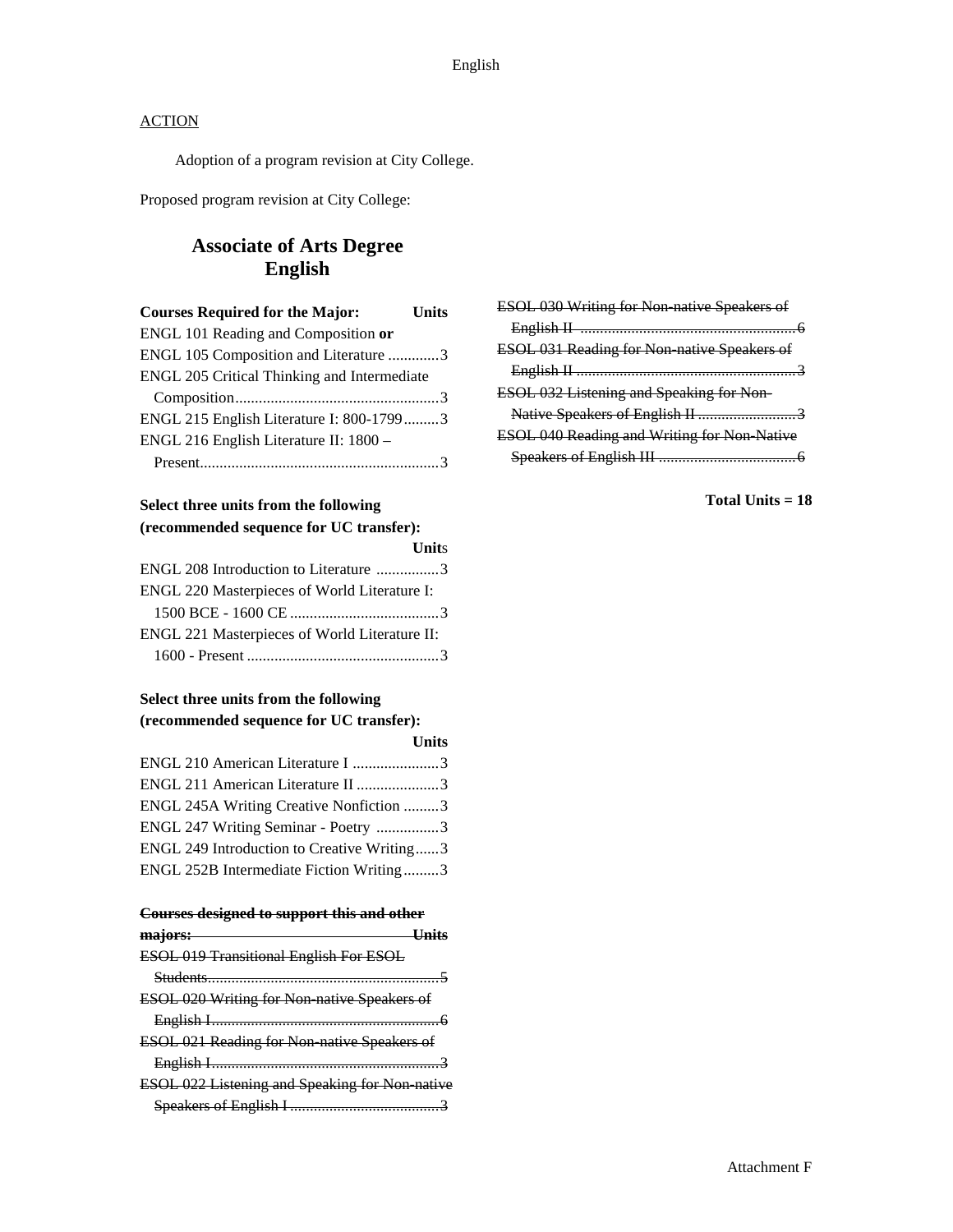Adoption of a program revision at Mesa College.

Proposed program revision at Mesa College:

# **Associate of Arts Degree English**

| <b>Courses Required for the Major:</b>      | Units |
|---------------------------------------------|-------|
| ENGL 101 Reading and Composition or         |       |
| ENGL 105 Composition and Literature 3       |       |
| ENGL 205 Critical Thinking and Intermediate |       |
|                                             |       |
| ENGL 215 English Literature I: 800-17993    |       |
| ENGL 216 English Literature II: 1800 -      |       |
|                                             |       |

## **Select three units from the following (recommended sequence for UC transfer):**

|                                               | <b>Units</b> |
|-----------------------------------------------|--------------|
| ENGL 208 Introduction to Literature3          |              |
| ENGL 220 Masterpieces of World Literature I:  |              |
|                                               |              |
| ENGL 221 Masterpieces of World Literature II: |              |
|                                               |              |
|                                               |              |

# **Select three units from the following (Recommended sequence for UC transfer)**

|                                            | <b>Units</b> |
|--------------------------------------------|--------------|
|                                            |              |
| ENGL 210 American Literature I3            |              |
| ENGL 211 American Literature II 3          |              |
| ENGL 230 Asian American Literature 3       |              |
| ENGL 245A Writing Creative Nonfiction 3    |              |
| ENGL 247 Writing Seminar - Poetry3         |              |
| ENGL 249 Introduction to Creative Writing3 |              |

#### **Courses designed to support this and other**

| ma <sub>lors:</sub>                                                             |  |
|---------------------------------------------------------------------------------|--|
| <b>ESOL 019 Transitional English For ESOL</b>                                   |  |
|                                                                                 |  |
| <b>ESOL 020 Writing for Non native Speakers of</b>                              |  |
|                                                                                 |  |
| ESOL 021 Reading for Non-native Speakers of                                     |  |
| The contract of the contract of the contract of the contract of the contract of |  |

| <b>ESOL 022 Listening and Speaking for Non native</b> |
|-------------------------------------------------------|
|                                                       |
| ESOL 030 Writing for Non native Speakers of           |
|                                                       |
| ESOL 031 Reading for Non-native Speakers of           |
|                                                       |
|                                                       |
| <b>ESOL 032 Listening and Speaking for Non-</b>       |
|                                                       |
| ESOL 040 . Reading and Writing for Non Native         |
|                                                       |

**Total Units = 18**